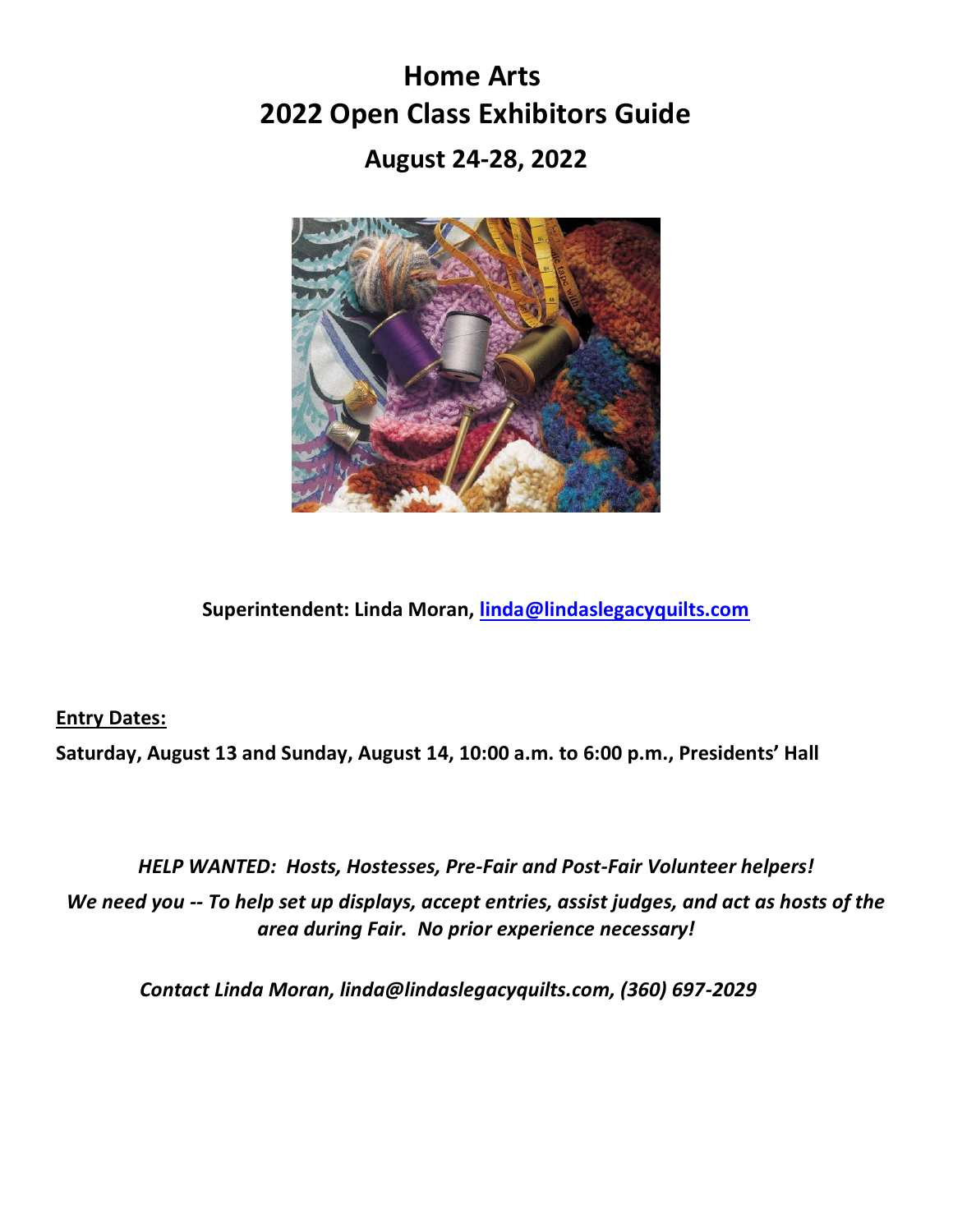#### **GENERAL DEPARTMENT RULES**

- 1. These rules apply to all departments in Open Class unless changes are noted under special department rules.
- 2. NO EXHIBITS MAY BE REMOVED FROM THE FAIRGROUNDS BEFORE 10:00 A.M., MONDAY FOLLOWING CLOSE OF THE FAIR.
- 3. Age break for exhibitors as follows: (unless otherwise noted under special department rules)
	- Children 10 years and under
	- Junior 11 through 17 years
	- Adult 18 years and over
- 4. Removal of any exhibit, prior to dismissal time, from display area will be seen as a final act and will result in immediate forfeiture of all premiums, points, and privileges by the exhibitor. Further, exhibitor may be suspended from future exhibiting at the Kitsap Fair.
- 5. No premium money will be paid in Open Class exhibit departments.
- 6. Each entry must be the work of the exhibitor.
- 7. Only one entry per lot number will be accepted from any one exhibitor, unless otherwise noted under special department rules.
- 8. No professional may enter any divisions except for Semi-Pro divisions within the Art and Photography sections.
- 9. Work entered at any previous time is not eligible.
- 10. Late entries CANNOT AND WILL NOT BE ACCEPTED. **Please read the Exhibitor's Guide carefully.**
- 11. Each exhibitor should check entry tag to insure it is marked properly as to each age group, division, class, and lot number.
- 12. Please do not bring in items that have no divisions or lot numbers, as they cannot be judged.
- 13. The Fair Board cannot be held responsible for loss or damage to entries. The utmost care will be exercised to protect all exhibits.
- 14. Rules and regulations exist to ensure the fairness and equality in judging and are for the protection of the exhibitor. If you wish to see changes, please inform the department superintendent in writing so suggestions may be evaluated and included in future planning.

#### **HOME ARTS DEPARTMENT RULES**

#### **DEFINITIONS**

| Needlework:         | Hand created entries made from yarn or threads.                               |
|---------------------|-------------------------------------------------------------------------------|
| Textiles:           | Articles made from commercially produced fabric.                              |
| Quilts:             | Multi-layered articles hand or machine quilted or tied.                       |
| Machine Embroidery: | Free motion or programmed stitches/designs stitched on a home sewing machine. |

- 1. Articles should have been finished within the last year and must not have been previously entered in the Kitsap Fair.
- 2. Items submitted must be clean, pressed (if appropriate), odor free, and in good condition. Articles not meeting those criteria will not be accepted.
- 3. Any submitted article may have a department/class adjustment made at the discretion of the superintendent, judge, or supervisor.
- 4. Maximum of three (3) entries per lot per person will be allowed.
- 5. Exhibit tag must be in the name of the person who created the entry.
- 6. Unfinished items will not be accepted; finishing techniques are part of the judging process.
- 7. Small items, less than 6" overall, must be safety pinned to a piece of craft felt. (Securing it to a larger background will help prevent loss of a tiny item. Judges need to be able remove the item from the background to examine it)
- 8. Pictures must be framed. (Professional framing is permissible). Glass or plastic is optional. All framed entries must have wire hanger. No string or self-leveling allowed.
- 9. Rugs must be properly bound or prepared for hanging.
- 10. Quilt dimensions must be attached to each quilt submitted.
- 11. Display of any entry is at the discretion of the Superintendent.
- 12. Removal of any portion of an exhibit prior to turn-back day, (Monday after Fair), is not allowed, and will result in forfeiture of all premiums, awards and privileges awarded the exhibitor. Exhibitor will be prohibited from future entries at the Kitsap Fair.
- 13. Your entries will be handled with loving care and concern to the best of our ability, but we cannot be responsible for any loss or damage that may occur.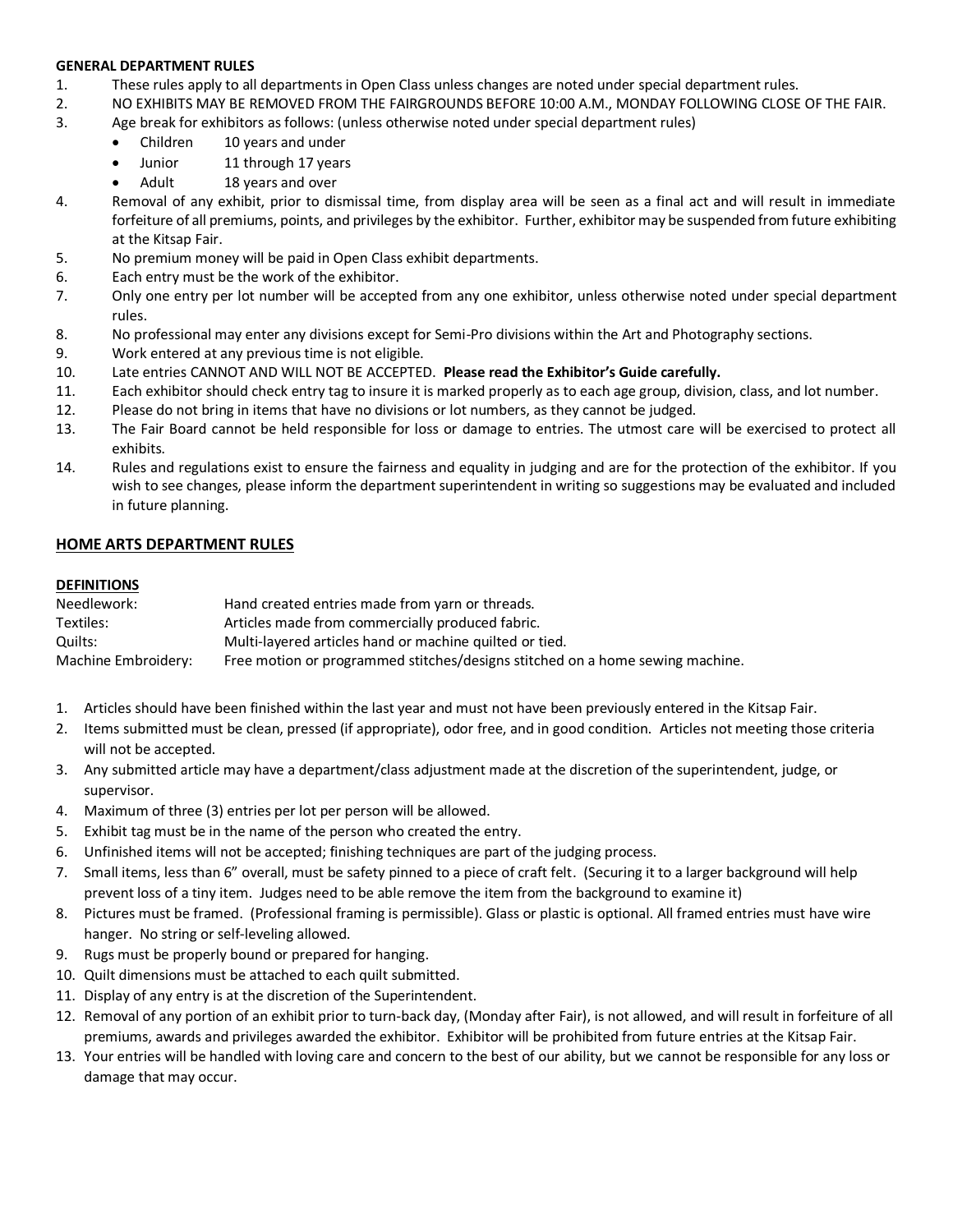#### Showing/Judging

- 1. Judges are highly accredited and working within their field of expertise.
- 2. The Danish system is used for judging. Every qualified entry receives a ribbon placing of blue, red or white. Best of Class, Judge's Choice, Superintendent's Choice, and other special awards may be given.
- 3. The decisions of the judges are final.
- 4. Items may be entered "for display only" and not judged.
- 5. At the discretion of the judges, not all possible awards may be given.
- 6. Judge's scoring sheet will be attached to the entry and is only available for viewing when the item is picked up on Monday after the Fair.

#### **NEEDLEWORK**

#### **KNITTING – HANDSPUN OR COMMERCIAL FIBER**

#### **Class – ADULT KNITTING (18 yrs. and above)**

#### **LOTS**

- K1 Afghan
- K2 Baby Afghan
- K3 Flatwork (doily, tablecloth, etc.)
- K4 Baby Clothing
- K5 Toys/Doll clothes
- K6 Sweater/Vest/shawl/Poncho/Wrap/Scarf
- K7 Socks/Hats
- K8 Spool or Tubular knitting
- K9 Miscellaneous
- K10 Knitter's original pattern
- K11 Machine knitted
- K12 Team effort

#### **Class – YOUTH KNITTING (17 yrs. and under)**

- YK1 Afghans
- YK2 Garments
- YK3 Accessories (hats, scarfs, headband, etc.)/Toys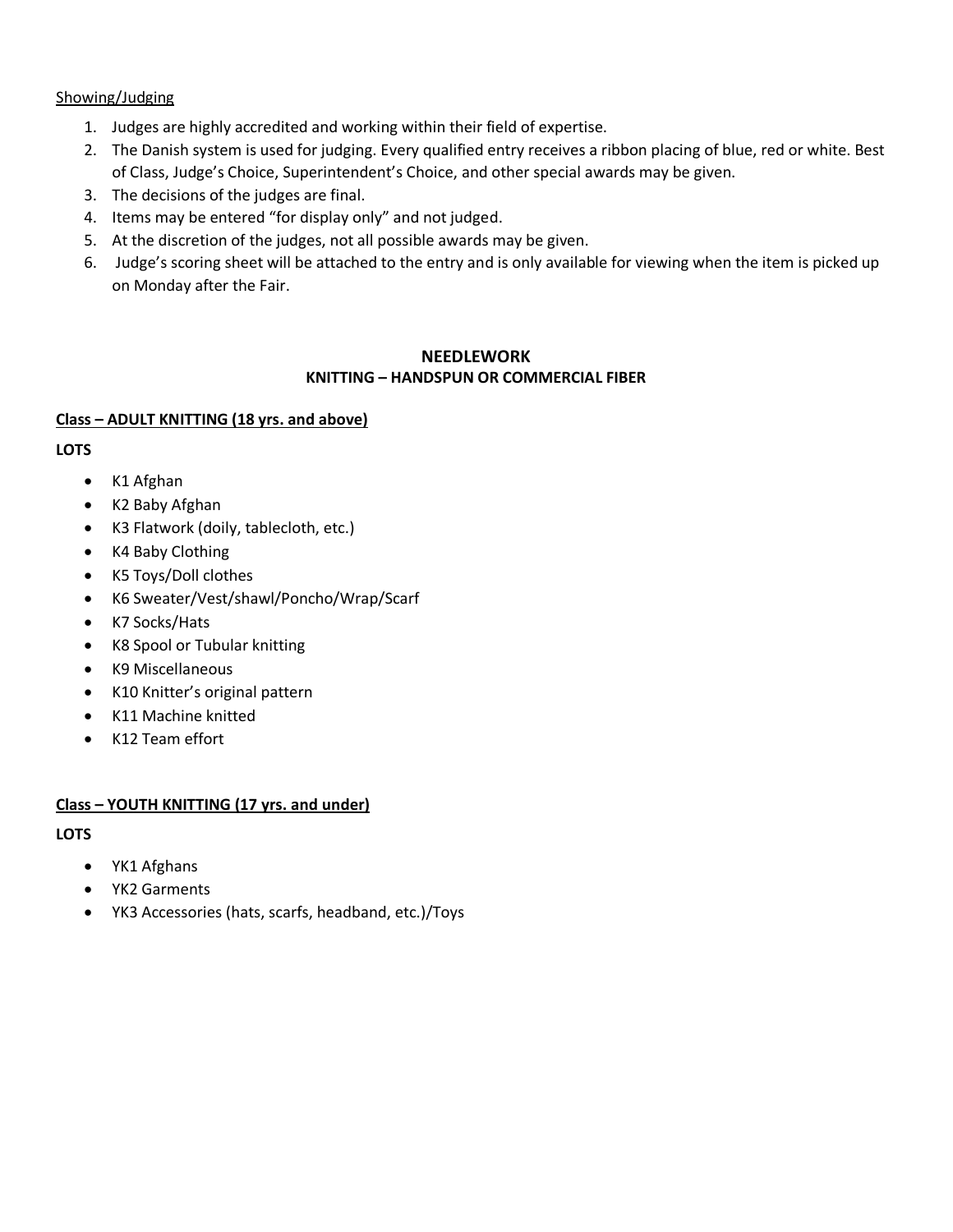#### **Class – ADULT CROCHET (18 yrs. and above)**

#### **LOTS**

- C1 Afghan
- C2 Baby Afghan
- C3 Flatwork (doily, tablecloth, etc.)
- C4 Baby Clothing
- C5 Toys/Doll clothes
- C6 Sweater/Vest/Shawl/Poncho/Wrap/Scarf
- C7 Socks/Hats
- C8 Miscellaneous
- C9 Household
- C10 Crocheter's original pattern
- C11 Team effort

# **Class – YOUTH CROCHET (17yrs and under)**

#### **LOTS**

- CK1 Afghan
- CK2 Garments
- CK3 Accessories (hats, scarfs, headband, etc.)/toys

# **Class – ADULT FELTING from Yarn (18 yrs. and above)**

# **LOTS**

- F1 Hat
- F2 Purse
- F3 Footwear
- F4 Household
- F5 Other
- F6 Felter's original design
- F7 Team effort

# **Class – YOUTH FELTING from Yarn (17 yrs. and under)**

- YF1 Wearable Accessory
- YF2 Purse
- YF3 Other
- YF4 Felter's original design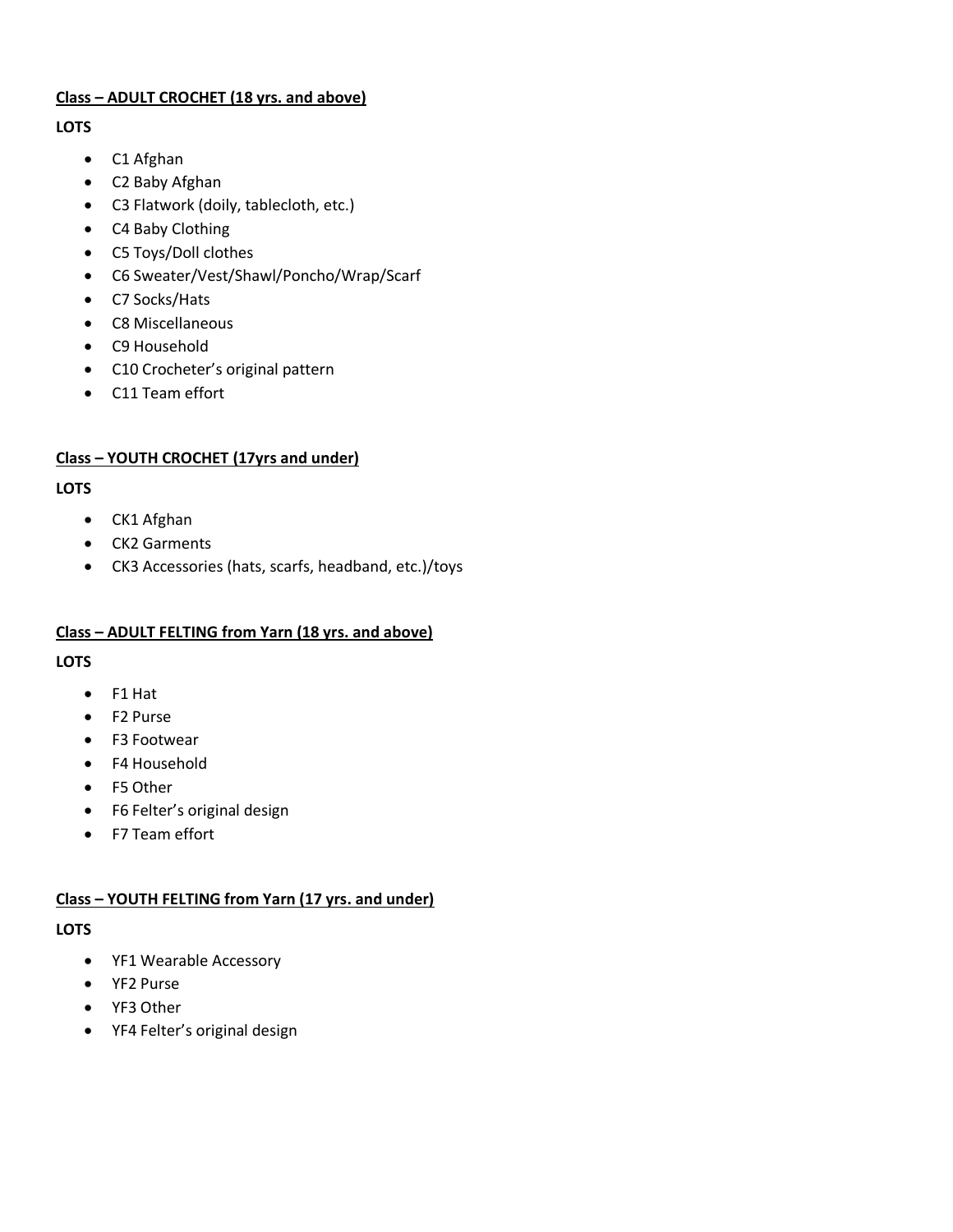#### **Class – ADULT STITCHERY (18 yrs. and above)**

#### **LOTS**

- S1 Cross Stitch
- S2 Cross Stitch, embellished (beads, charms, etc.)
- S3 Embroidery/Crewel
- S4 Needlepoint
- S5 Plastic Canvas
- S6 Original Stitcher's Design
- S7 Team effort

# **CLASS – YOUTH STITCHERY (17 yrs. and under)**

#### **LOTS**

• YS1, etc. Any lot from adult section

# **CLASS - ADULT LACE (18 yrs. and above)**

#### **LOTS**

- L1 Bobbin Lace
- L2 Hardanger
- L3 Tatting
- L4 Crocheted Lace
- L5 Knitted Lace
- L6 Original Design
- L7 Team effort

# **CLASS - YOUTH LACE (17 yrs. and under)**

• YL1, etc. Any lot from the adult section

# **CLASS - ADULT SPINNING, WEAVING AND RUGS (18 yrs. and above)**

- W1 Handspun Skein (4" x 4" swatch of intended use must accompany skein)
- W2 Weaving
- W3 Felting (not from yarn)
- W4 Latch Hook Rug/Wall Hanging
- W5 Hooked Rug
- W6 Miscellaneous
- W7 Original Design
- W8 Team Effort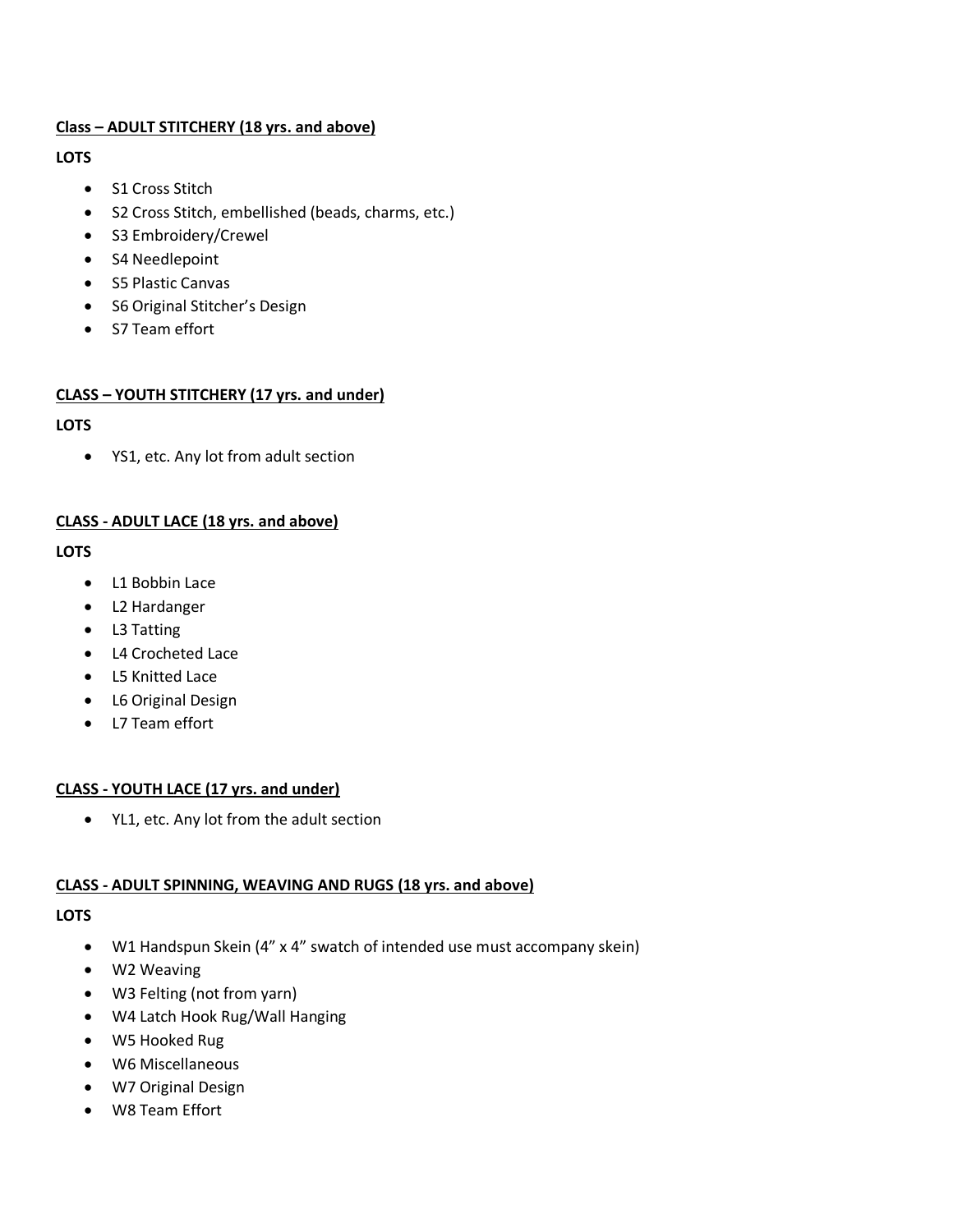#### **CLASS - YOUTH SPINNING, WEAVING AND RUGS (17 yrs. and under)**

- YW1 Any lot from the adult section
- •

#### **CLASS - ADULT TEXTILES (18 yrs. and above)**

#### **LOTS**

- T1 Dress (any size, any style)
- T2 Separates (Blouse, Shirt, Slacks, Pants, Skirt, Sportswear, Sweats, Shorts, Vests, etc.)
- T3 Coordinated Clothing (two or more pieces)
- T4 Outerwear
- T5 Nightwear, Lingerie
- T6 Embellished Clothing
- T7 Heirloom Sewing
- T8 Accessories (Aprons, Ties, Purses, Shoes, etc.)
- T9 Sewn Toys (Dolls, Stuffed Animals, Cloth Puppets)
- T10 Doll Clothing
- T11 Costumes
- T12 Sewn Household Decorations or Décor
- T13 Seamstress' original pattern
- T14 Team effort

#### **CLASS – YOUTH TEXTILES (17 yrs. and under)**

#### **LOTS**

- YT1 Dress (any size, any style)
- YT2 Separates (Blouse, Shirt, Slacks, Pants, Skirt, Sportswear, Sweats, Shorts, Vests, etc.)
- YT3 Coordinated Clothing (two or more pieces)
- YT4 Outerwear
- YT5 Nightwear, Lingerie
- YT6 Embellished Clothing
- YT7 Heirloom Sewing
- YT8 Accessories (Aprons, Ties, Purses, Shoes, etc.)
- YT9 Sewn Toys (Dolls, Stuffed Animals, Cloth Puppets)
- YT10 Doll Clothing
- YT11 Costumes
- YT12 Sewn Household Decorations or Décor
- YT13 Seamstress' original pattern
- YT14 Team effort

#### **CLASS –ADULT MACHINE EMBROIDERY (18 yrs. and above)**

#### **LOTS**

- ME1 Free Motion Embroidery
- ME2 Programmed Embroidery
- ME3 Original Digitized Design
- ME4 Original Design
- ME6 Team effort

#### **CLASS – YOUTH MACHINE EMBROIDERY (17 yrs. and under) LOTS**

• YME1 Any lot from the adult section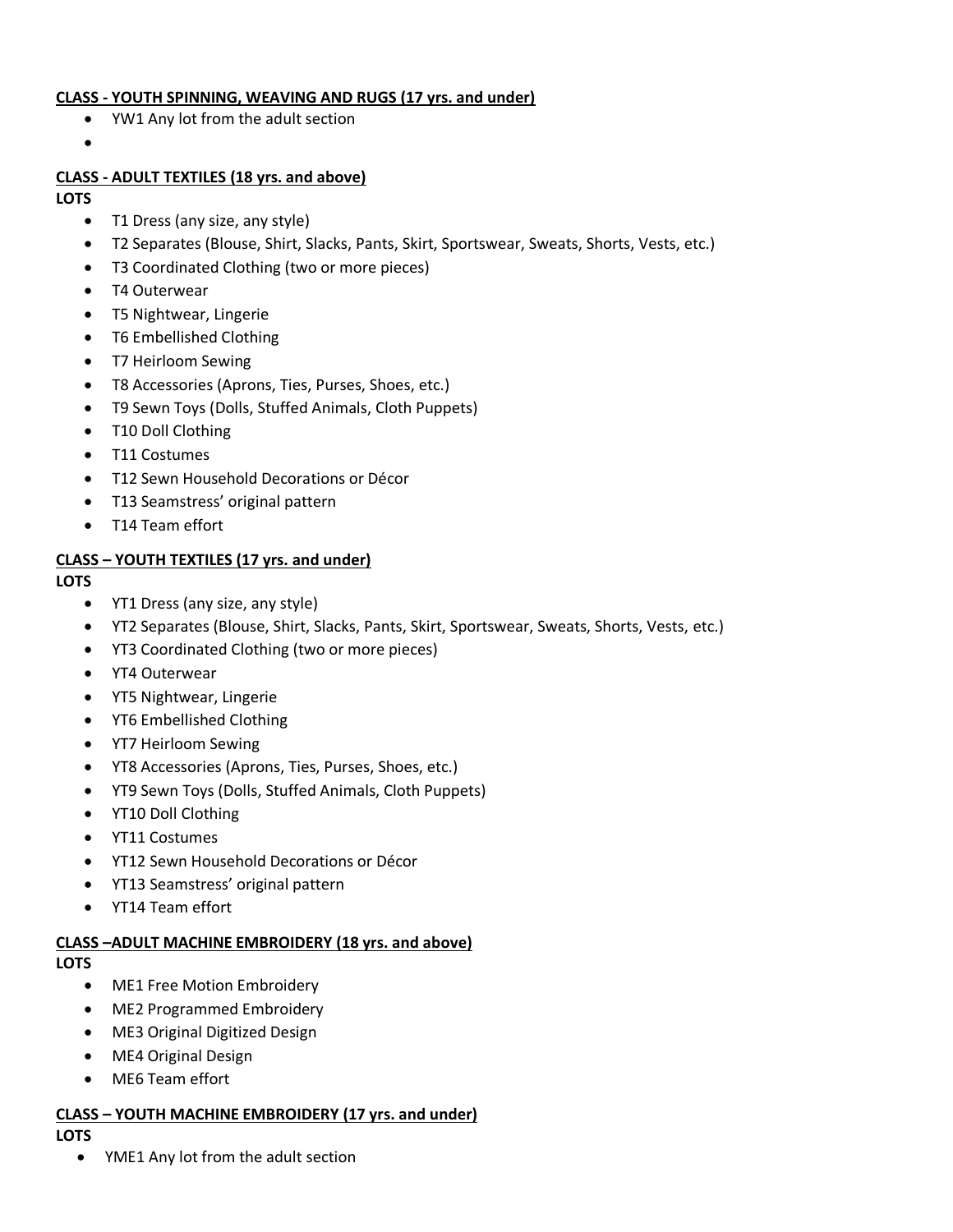#### **QUILTING**

**Please note that classes and lots have changed. Modern traditions and technology now make it popular and acceptable to have quilts finished by professionals. All quilts must be accompanied by the Quilt Questionnaire (print out and fill out or fill out on entry day). The Questionnaire clarifies for the judge how much work the quilt maker completed.** 

#### **CLASS – ADULT HAND PIECED, OR HAND QUILTED QUILTS (18 yrs. and above)**

#### **LOTS**

- QH1 Bed Sized Quilts (length plus width must exceed 120")
- QH2 Small Quilts (length plus width must be no more than 120")
- QH3 Miniature Quilt (no more than 24" on any side)
- QH4 Wall or Decorative Quilt
- QH5 Quilted Miscellaneous Items (pillows, table runners, tree skirts, potholders, ornaments, etc.)
- QH6 Quilters Original Design
- QH7 Team effort

#### **CLASS – YOUTH HAND PIECED, OR HAND QUILTED QUILTS (17 yrs. and under)**

**LOTS**

- YQH1 Bed Sized Quilts (length plus width must exceed 120")
- YQH2 Small Quilts (length plus width must be no more than 120")
- YQH3 Miniature Quilt (no more than 24" on any side)
- YQH4 Wall or Decorative Quilt
- YQH5 Quilted Miscellaneous Items (pillows, table runners, tree skirts, potholders, ornaments, etc.)
- YQH6 Quilters Original Design
- YQH7 Team effort

#### **CLASS – ADULT MACHINE PIECED, MACHINE QUILTED QUILTS (18 yrs. and above)**

**LOTS**

- QM1 Bed Sized Quilts (length plus width must exceed 120")
- QM2 Small Quilts (length plus width must be no more than 120")
- QM3 Miniature Quilt (no more than 24" on any side)
- QM4 Wall or Decorative Quilt
- QM5 Quilted Miscellaneous Items (pillows, table runners, tree skirts, potholders, ornaments, etc.)
- QM6 Quilters Original Design
- QM7 Team effort

# **CLASS – YOUTH MACHINE PIECED, MACHINE QUILTED QUILTS (17 yrs. and under)**

- YQM1 Bed Sized Quilts (length plus width must exceed 120")
- YQM2 Small Quilts (length plus width must be no more than 120")
- YQM3 Miniature Quilt (no more than 24" on any side)
- YQM4 Wall or Decorative Quilt
- YQM5 Quilted Miscellaneous Items (pillows, table runners, tree skirts, potholders, ornaments, etc.)
- YQM6 Quilters Original Design
- YQM7 Team effort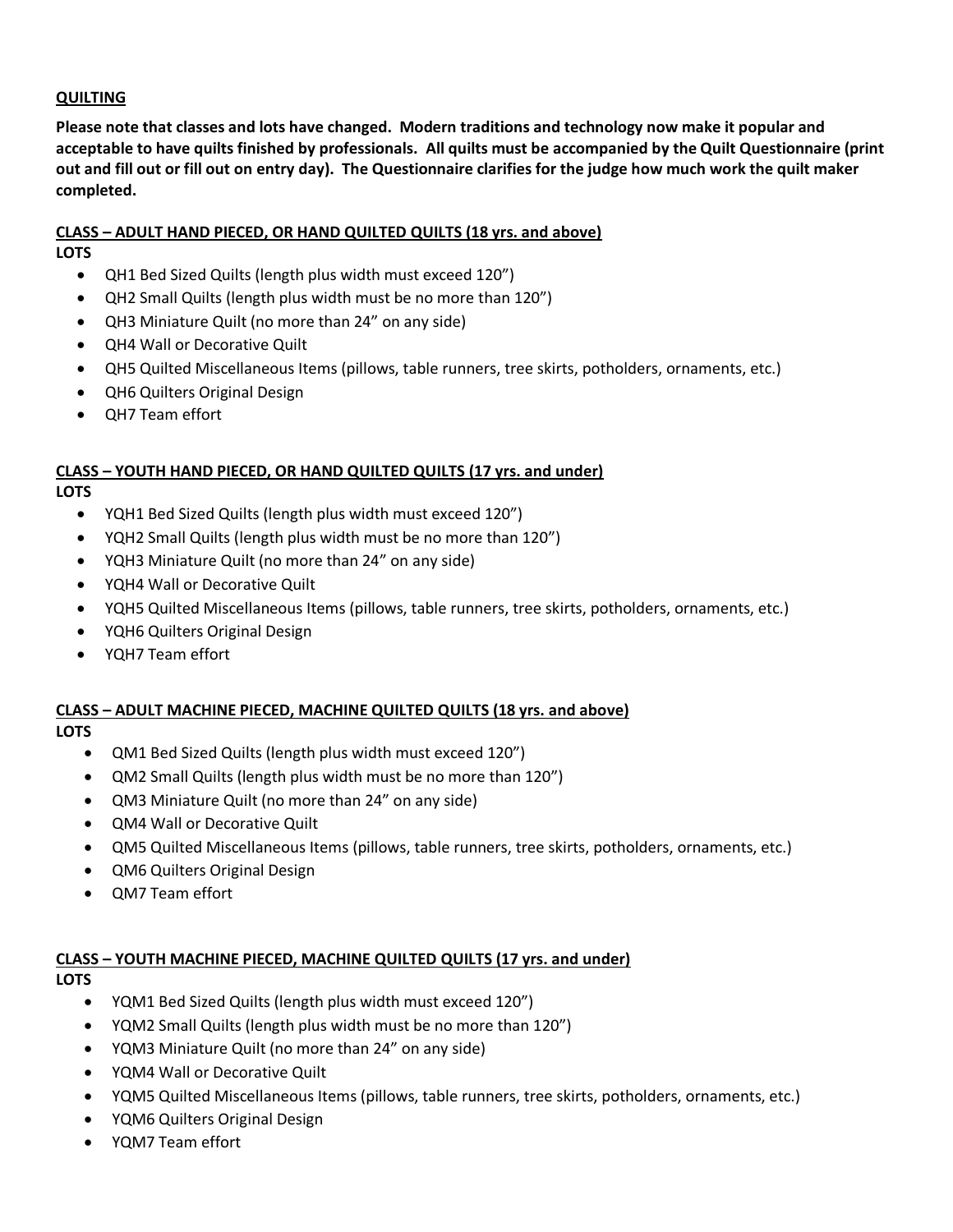# **CLASS – ADULT PIECED, MACHINE QUILTED BY PROFESSIONAL (OTHER) (18 yrs. and above)**

- **LOTS**
	- QP1 Bed Sized Quilts (length plus width must exceed 120")
	- QP2 Small Quilts (length plus width must be no more than 120")
	- QP3 Miniature Quilt (no more than 24" on any side)
	- QP4 Wall or Decorative Quilt
	- QP5 Quilted Miscellaneous Items (pillows, table runners, tree skirts, potholders, ornaments, etc.)
	- QP6 Quilters Original Design
	- QP7 Team effort

# **CLASS – YOUTH PIECED, MACHINE QUILTED BY PROFESSIONAL (OTHER) (17 yrs. and under)**

# **LOTS**

- YQP1 Bed Sized Quilts (length plus width must exceed 120")
- YQP2 Small Quilts (length plus width must be no more than 120")
- YQP3 Miniature Quilt (no more than 24" on any side)
- YQP4 Wall or Decorative Quilt
- YQP5 Quilted Miscellaneous Items (pillows, table runners, tree skirts, potholders, ornaments, etc.)
- YQP6 Quilters Original Design
- YQP7 Team effort

# **CLASS - ADULT TIED QUILTS (18 yrs. and above)**

# **LOTS**

- QT1 Hand pieced
- QT2 Machine pieced

# **CLASS - YOUTH TIED QUILTS (17 yrs. and under)**

**LOTS**

- YQT1 Hand pieced
- YQT2 Machine pieced

# **FOR DISPLAY ONLY**

Items entered here are not separated by any class or department except age and not submitted for judging.